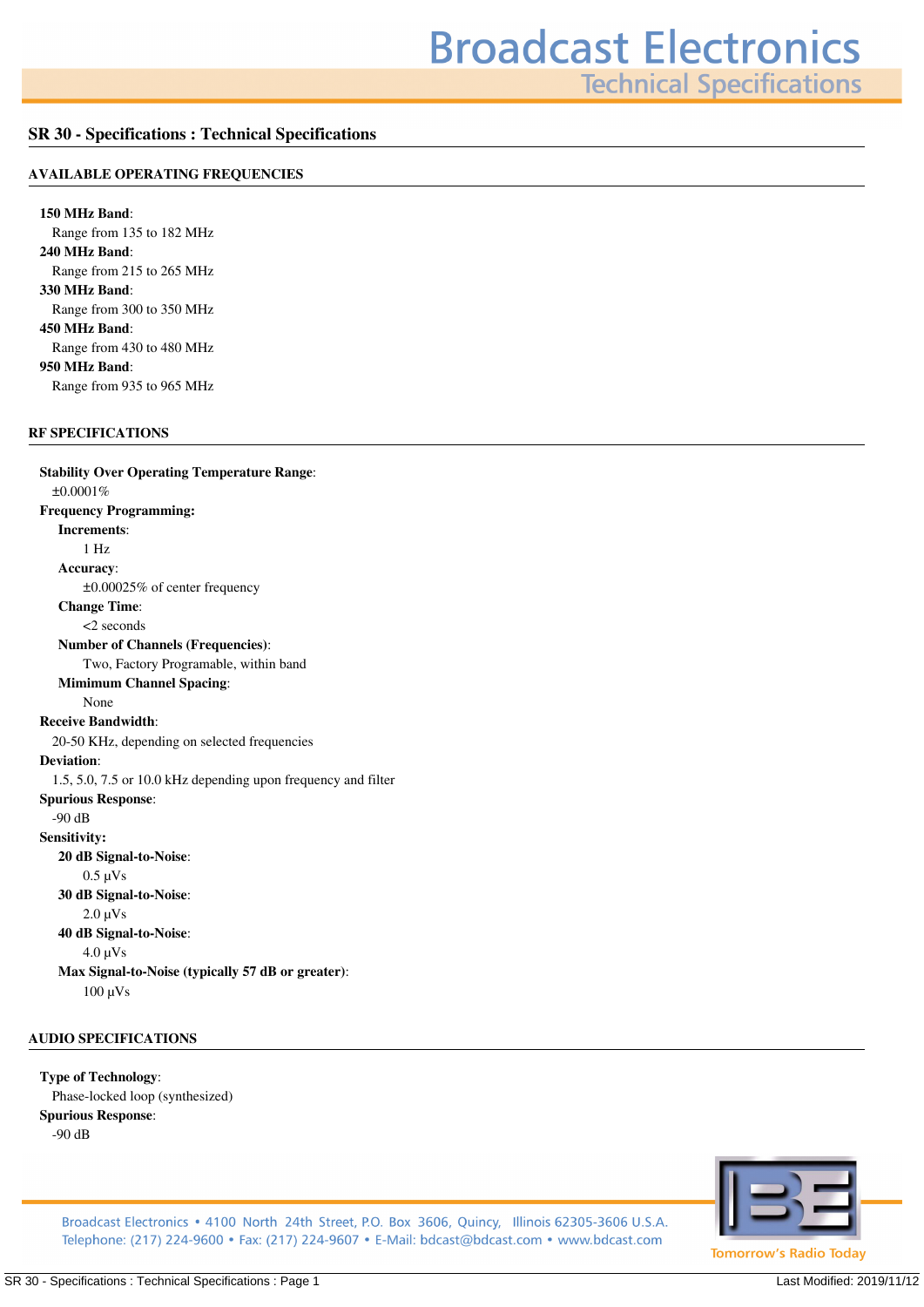**Technical Specifications** 

**Mono Operation: Connector Type***: 15- Pin D Connector* **Output Impedance***: Balanced 600 Ohms* **Output Level***: 0 to +12 dBm* **Frequency Response: 50 Hz to 3 kHz***: ±1.5 dB, 10 kHz Channel BW, 1.5 kHz Dev, 20 kHz filter* **50 Hz to 7.5 kHz***: ± 1.5 dB, 25 kHz Channel BW, 5.0 kHz Dev, 25 kHz filter* **50 Hz to 10.5 kHz***: ± 1.5 dB, 36 kHz Channel BW, 7.5 kHz Dev, 36 kHz filter* **50 Hz to 10.5 kHz***: ± 1.5 dB, 41 kHz Channel BW, 10.0 kHz Dev, 50 kHz filter* **S/N Ratio @ 100 µV Input: 10 kHz BW @ 1.5 kHz Dev***: 44 dB* **25 kHz BW @ 5.0 kHz Dev***: 53 dB* **36 kHz BW @ 7.5 kHz Dev***: 57 dB* **50 kHz BW @ 10.0 kHz Dev***: 57 dB* **THD + Noise: 10 kHz BW @ 1.5 kHz Dev***: 2% or less, 50 Hz to 3 kHz* **25 kHz BW @ 5.0 kHz Dev***: 2% or less, 50 Hz to 7.5 kHz* **36 kHz BW @ 7.5 kHz Dev***: 2% or less, 50 Hz to 10.5 kHz* **50 kHz BW @ 10.0 kHz Dev***: 2% or less, 50 Hz to 10.5 kHz* **IMD (For 20 dB Signal-to-Noise)***: 75 dB* **Image Rejection***: 100 dB* **Headphone: Control at Midrange: Frequency Response***: ± 1.5 dB of the Specified Bandwidth* **S/N Ratio***: -37 dB* **THD + Noise***: 2.5% or less at 400 Hz*

## **MECHANICAL/PHYSICAL**

#### **RF Input Connector***:*

*Type N Female* **Accessory Connector***: 1/4" Headphone jack and control*



Broadcast Electronics • 4100 North 24th Street, P.O. Box 3606, Quincy, Illinois 62305-3606 U.S.A. Telephone: (217) 224-9600 • Fax: (217) 224-9607 • E-Mail: bdcast@bdcast.com • www.bdcast.com